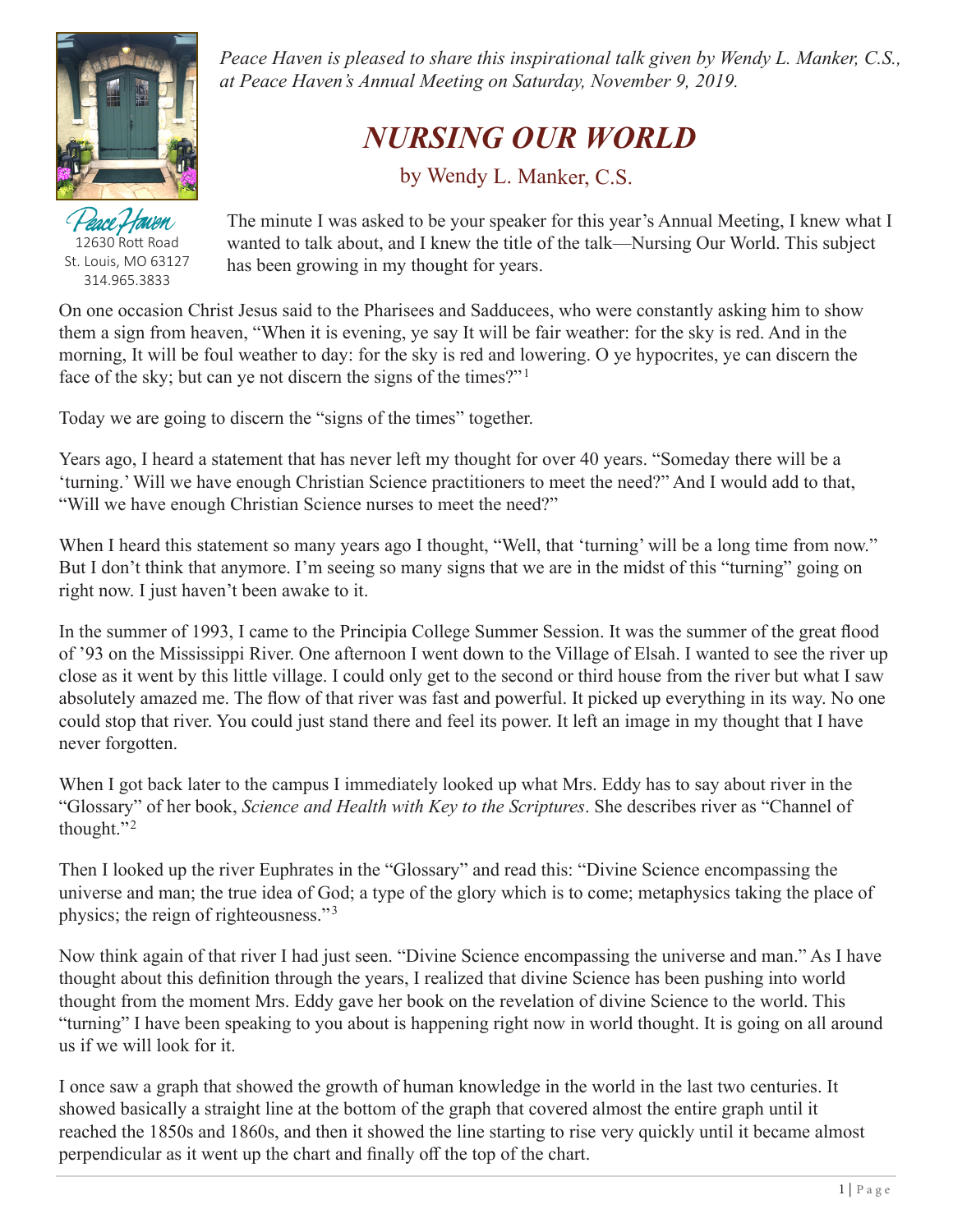What had happened in the 1850s and 1860s to cause this astounding rise of human knowledge? Divine Science had been introduced into human consciousness by our Leader, Mary Baker Eddy. Indeed, the Comforter that Christ Jesus promised us had finally come.

Nate Talbot, CSB, wrote a wonderful article titled, "A Reason for Hope" in the January 18, 2010, *Christian Science Sentinel*. He said something in this article that I have always treasured. "So what's at the core of this persistent and unyielding hope? In a phrase, it's a promise. Not just any promise. It's a promise Christ Jesus gave us about God. He said that he was going to pray to God. And he said that his prayer would be for God to send us another Comforter. There's probably nothing I feel surer about than the effectiveness of Christ Jesus' prayer and its fulfillment in the coming of divine Science that is put on record in Mary Baker Eddy's book S*cience and Health with Key to the Scriptures*."4

He goes on to say, "The Christian world has waited for over 700,000 days for this fulfillment of Jesus' promise. Its arrival, next to Christ Jesus' own mission, is the single most important event in all of human history. And it has happened right here in our era."<sup>5</sup> Jesus said to us, "I will not leave you comfortless: I will come to you."<sup>6</sup>

You and I live in an incredible time in the world's history. No other Christian Scientist in the world up to this time has ever lived in times such as these. Christian Scientists are at the very apex of history. Are we going to rise to the challenge and meet it with a greater urgency of prayer or will we sit back and watch from the sidelines?

Mrs. Eddy had said to her students that Christian Science is here to save the world. The world is waiting for our answer. We need to remember that we have been given the precious gift of knowledge of a scientific, divine power with which we can handle everything with scientific certainty.

An early worker in the movement said this about the Christian Science movement: "A Christian Scientist . . . is the custodian of the mental atmosphere of the world" [emphasis added].7 Again, you and I, as Christian Scientists, are "the custodians of the mental atmosphere of the world." Why is this? Because we know the presence and power of the Christ, Truth.

You and I are a part of something bigger than the world can even conceive of—a movement of thought that is moving humanity spiritually forward. We are in the presence of the greatest scientific power ever known and experienced by man.

Mrs. Eddy has said in *Christian Healing*, "We are in the midst of a revolution; physics are yielding slowly to metaphysics; mortal mind rebels at its own boundaries; weary of matter, it would catch the meaning of Spirit."8

In *Unity of Good* Mrs. Eddy has spoken of the Pharisees' battle with Jesus. She says that this battleground of the past is the same battle that we are fighting today. It was a fight "to enthrone evil."9 Jesus destroyed this belief by healing. Mrs. Eddy closes this article with these words: "Nowhere in Scripture is evil connected with good, the being of God, and with every passing hour it is losing its false claim to existence or consciousness. All that can exist is God and His idea."<sup>10</sup>

What we need to remember today is that this revelation of divine Science that God gave to Mrs. Eddy began the final battle of the destruction of evil. Steven Lee Fair, in his article "Enduring to the 'End of Error'" in *The Christian Science Journal* of July 1981, said this about the advent of the promised Comforter, ". . . the final battle between Spirit and matter was begun. Our leader, Mrs. Eddy, initiated this last battle, and all who understand the universal significance of Science realize that these times will demand (and develop) the utmost in moral courage and spiritual vision."11

Maybe you're thinking right now, "How in the world are we going to do this work? Are we capable of doing it?" Well, I do know that the Christ is capable of doing this work and has been doing it ever since Christian Science was discovered by Mrs. Eddy. Actually the Christ, Truth has been the only reality going on right now and always.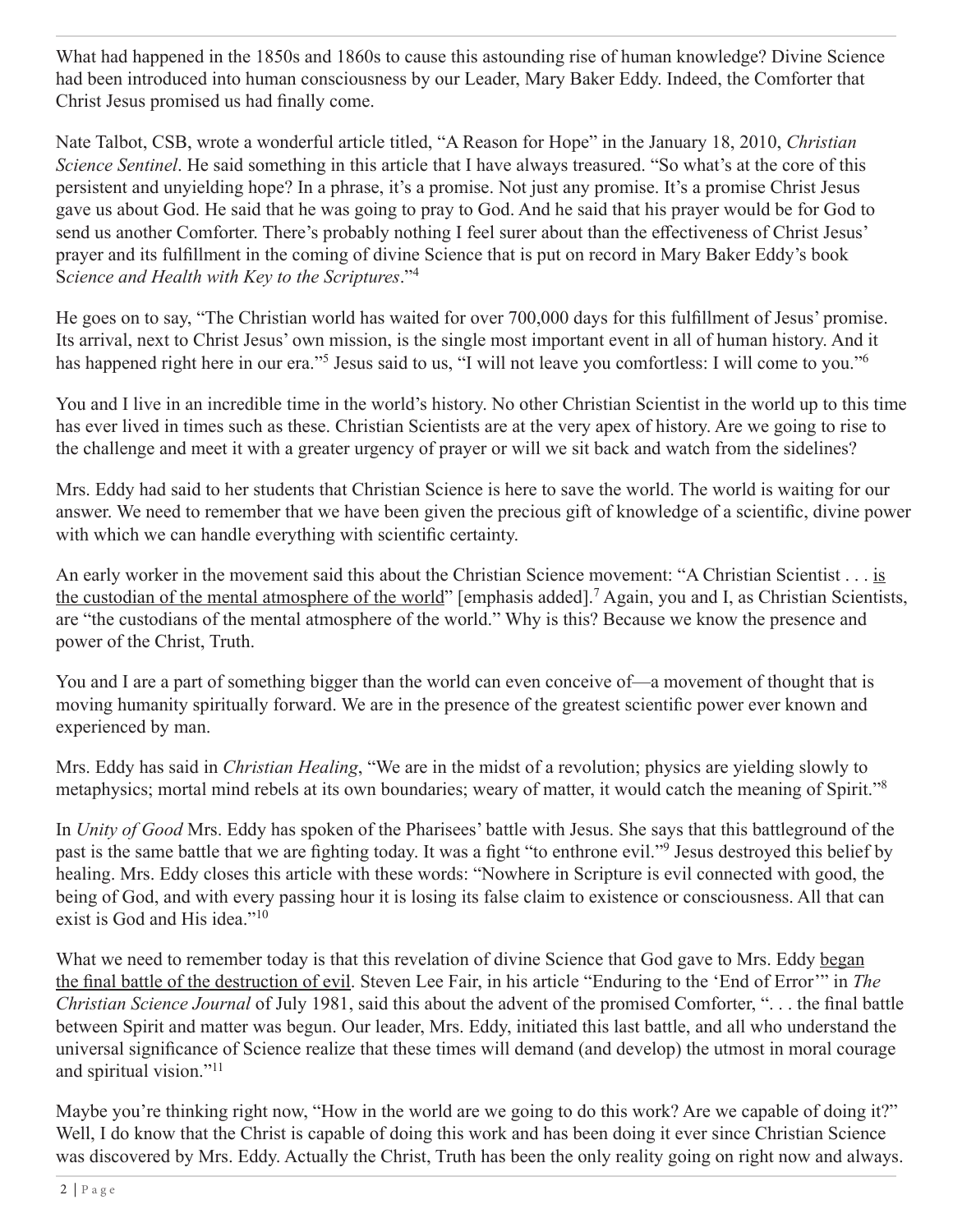There is a Chinese proverb that says, "May you live in interesting times!" Indeed we are living in a very important time for humanity's progress. In fact it is hard to imagine a more important and strategic time in the history of mankind than we find ourselves in today. The chemicalization going on all around us is constant and insistent but it is only showing that divine Science is having an effect on the belief of evil, and the Scriptures show us that this devilish belief of evil knows that its time is short. It is ready for destruction. All that can really exist is God, good and His idea, man.

Now, God is not a random God. I think each one of us has been given a mission to fulfill by our Maker. We wouldn't be here if we hadn't chosen to be here. Mrs. Eddy has told us this. So we must be able to do this spiritual work of helping to make a change in world thought.

In a talk that was given at Second Church of Christ, Scientist, in Boston in 1924, Adam Dickey tells of a time that he and his wife went to see Mrs. Eddy at her home. "Mrs. Eddy invited Mrs. Dickey into her study for a short talk. In that talk she made this statement: 'Christian Science is mentalizing the universe—mentalizing the universe.' She repeated that and then went on to say, 'It is touching human consciousness here and there and changing it, and the human mind does not know what is producing the change.'"

Mr. Dickey added in his talk, "There is a world of thought that must be changed and nothing but Christian Science can change it."<sup>12</sup>

When we think about God as the only consciousness in the universe, and He is the source of our consciousness, then it follows that there is a spiritual connection between each one of us. Everything is the consciousness of Mind. Our lives are going on within this consciousness of Mind. Everything is within the oneness of Mind.

Every time we give a Christian Science treatment, that treatment continues on into the universe of thought. A Christian Science teacher in the early days of the Christian Science movement once taught her students that at the end of giving a treatment they were to turn their thought to embrace the entire world with that treatment.

This "turning" that was spoken of so many years ago, and that was begun by Mary Baker Eddy, is starting to pick up speed. We are in the midst of this "turning." How do I know that? Look around you and you will begin to see it. It is occurring in the thoughts of the people in the world around us. As I've opened my thought to look for it, I've begun to see things that I never knew were there. You will see it in the upheavals going on in the world today, thoughts beginning to open to new ideas.

Not too long ago I was praying about the Israeli and Palestinian conflict. I found myself feeling so discouraged and said to God, "Is there any answer to this problem, Father? It has caused such misery through the years." I often find that when I reach out to God for an answer, He puts things in front of my eyes for me to read to push my thought forward. Here are two things that appeared for me to see after that prayer. Recently I saw a headline that said "The Fastest Growing Church in the World." That intrigued me so I had to read the article. It told about a new documentary called "Sheep Among Wolves." Do you have any idea what and where this church might be? I was stunned when I found out.

It is in Iran. It is totally underground. For 20 years Christianity has been quietly making headway in the thoughts of the Iranian people. It was begun by the women of the country and it now embraces well over a million people. There are some estimates that it could be as many as three million people. There are 3,000 churches but there are no church buildings. They meet secretly in groups. There is no leader. Everyone is a leader. The mosques are empty. People are leaving Islam. They say they love Israel. This whole country is quietly embracing Christianity but it has come at a cost. When they are discovered, they are treated terribly.

But the people say they have given their bodies over to God. The thoughts of the people yearning for freedom and for peace are what this "turning" is all about.<sup>13</sup>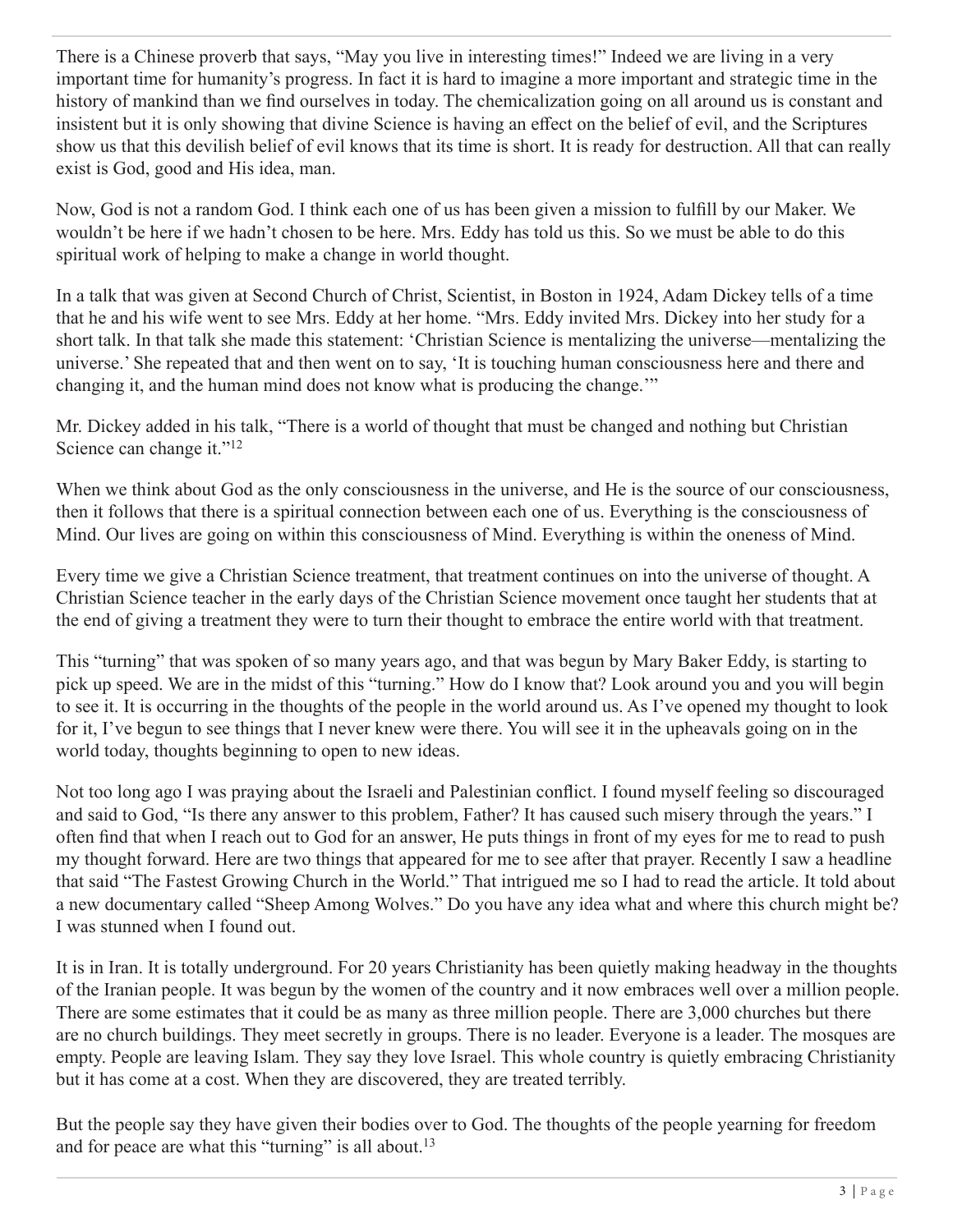In Israel, a group has been formed called "Combatants for Peace." It is made up of Israeli soldiers and formerly imprisoned Palestinian men. This group is laying down their mental ammunitions to form friendships and to work for answers. I've just sent for a book called *Breaking the Silence*. It's about Israeli soldiers telling their stories. What these men all have in common is that they have lost faith in their leaders pushing for war. They are yearning for peace. I have a friend who says there are many more such groups.<sup>14</sup>

*The Christian Science Monitor* of November 6, 2019, had an article about protests erupting in Europe, the Middle East, Asia, and Latin America. Chili, Venezuela, Iraq, Iran, Lebanon, Algeria, Sudan, and Hong Kong are all showing the force of people power pushing against their governments that are not willing to change. People are growing more fearless in facing their leaders. And right now as you are reading this talk, these protests are going on and appear to be growing. One of the persons interviewed in this article was from Lebanon. She said "There is something fundamental shifting beneath society, and we can see it. It is palpable; we can touch it. But where it's going to lead, we still don't know."<sup>15</sup>

All of this shows the turning of thought, all brought about by the pushing of divine Science on the consciousness of each one of these people. All people yearn to be free. That freedom has been given to man by his all-loving Creator.

Even in North Korea there are people turning to Christianity. Bible smugglers are getting Bibles into North Korea for people eager to have them. We often don't remember that South Korea is a prominently Christian country in Asia. And I am sure that they are behind the reaching out to Christians in North Korea. What they are doing is a very dangerous thing, but their yearning for the Truth impels them to reach out for the Christ. When large groups of people lose their fear of their oppressors, they begin to move forward. What is it that destroys fear? It is Love, divine Love in action. The Christ is speaking to all people all over the world.

In the documentary about Iran, "Sheep Among Wolves," the difference between those in Iran yearning for freedom through a new understanding of Christ Jesus and the western Christian churches is pointed out. They say that we have buildings, we have pastors to lean on, we are comfortable in our faith, but we are passive and quiet. The western churches are seen as having lost the fire in the belly that reaches out to the world.

In our Christian Science movement it is too easy for us to look inward. On Wednesday nights we seem to be talking to ourselves. Our thoughts are on our own needs for healing and the needs of our churches. It reminds me of something Mrs. Eddy said about her beautiful new Christian Science church in Boston. Mr. Peel wrote about it in his biography of Mrs. Eddy, *The Years of Authority*:

When Mrs. Eddy paid her third (and last) visit to The Mother Church on the weekend of January 4, 1896, and delivered her second (and last) address there at the communion service the next day, she wrote to the Hannas afterward 'I find the general atmosphere of my church as cold and still as the marble floors.' Later she explained this a little more fully to the Armstrongs, 'My students are doing a great, good work and the meeting and the way it was conducted rejoices my heart. But O I did feel a coldness a lack of inspiration all through the dear hearts (not for me, Oh no, they are loyal to the highest degree) but it was a stillness, a lack of spiritual energy and zeal I felt' (emphasis added).<sup>16</sup>

I've asked myself, "What is this stillness and lack of spiritual energy that Mrs. Eddy was sensing?" One time when I was struggling with a body problem, it came to me that the devil or devilish thoughts would turn our thoughts inward in seeking healing, when the answer lies in turning our thoughts outward to embrace the world. The devil knows this. It doesn't want us to embrace the world in God's Love. I've always felt that more healings would happen if we would turn our thought and hearts outward, away from our bodies.

In the book *Mary Baker Eddy: Christian Healer*, the author has written, "The practice of healing must extend beyond oneself. The crown of divine Love comes in the unselfed living for others. Mrs. Eddy had written to a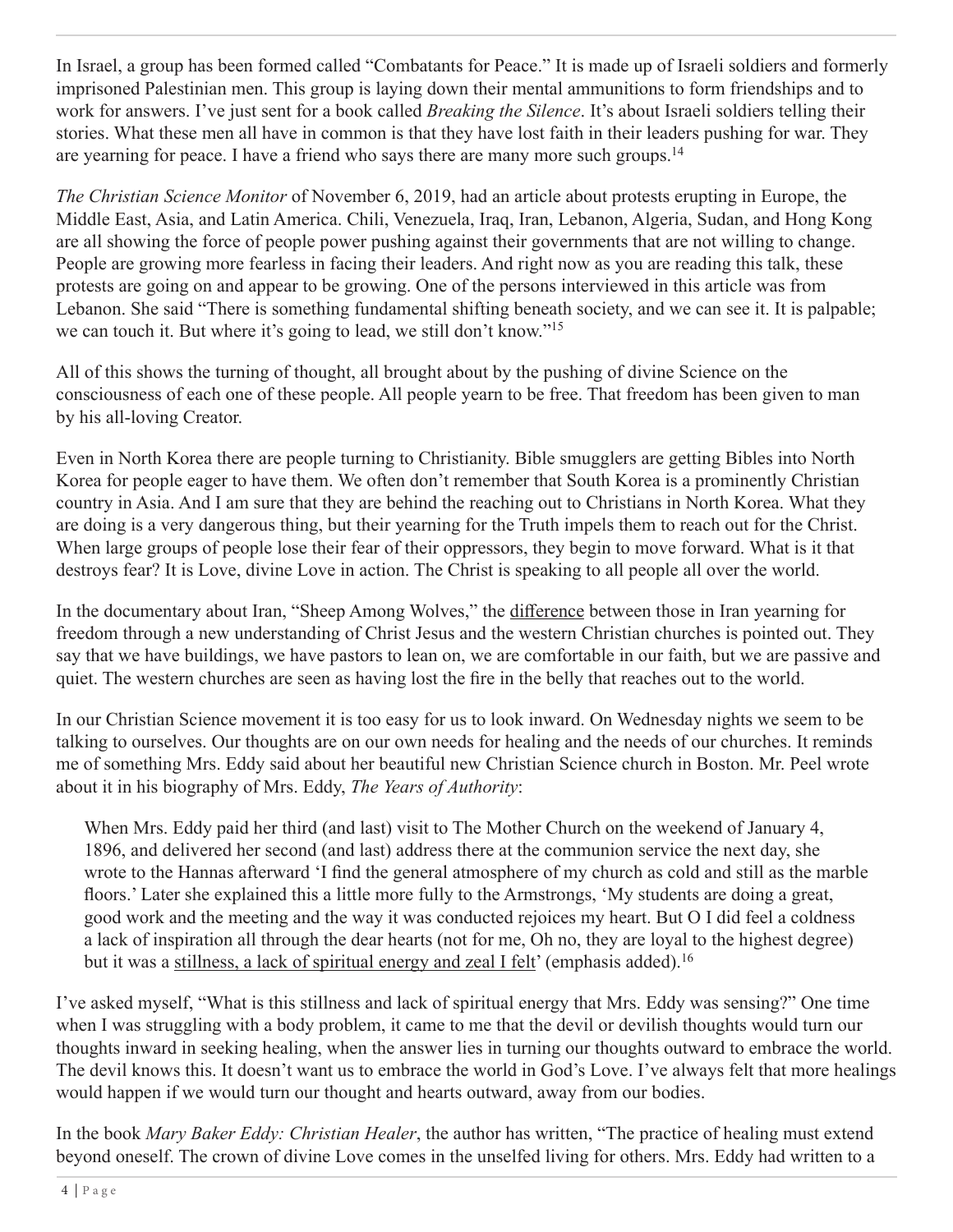student . . . 'you never can be a practical Christian Scientist without healing the sick and sinner besides yourself. It is too selfish for us to be working for ourselves and not others as well. God does not bless it.'"<sup>17</sup>

God did not bring this revelation of divine Science only to the Christian Scientists in the world. He gave it to everyone, to show all men their pure and perfect selfhood, to take them out of the slavery of their false beliefs in matter.

As this forward movement of thought gains energy, Christian Scientists are being forced to open up our good to the world. We are being forced as a movement to include the world in our prayers. This Science was given to the world. How can we hold it close to our hearts and not share it with the world?

We cannot continue to look inward in our churches. Our thoughts must change to embrace all those in the world yearning for peace and safety, freedom and love. Otherwise we have left seven billion people outside of the good that we have to give.

What will this require of each and every Christian Scientist? What footprint will we leave on this world of thought?

Christ Jesus has said unto us, "Ye are the light of the world. A city that is set on an hill cannot be hid. Neither do men light a candle, and put it under a bushel, but on a candlestick; and it giveth light unto all that are in the house. Let your light so shine before men that they may see your good works, and glorify your Father which is in heaven."<sup>18</sup>

As I said before, spiritual thoughts can affect others even though they are great distances apart. We are all connected by a power greater than we could ever know. What we are spiritually praying over purifies the atmosphere of world thought and touches others in the world who are listening. As Mrs. Eddy says in *Miscellany*, "... all whom your thoughts rest upon are thereby benefited."<sup>19</sup> We can be a source for good for others in the world who may not know about divine Science.

Do you remember Margaret Meade, the American anthropologist? She said once, "A small group of dedicated workers can change the world. Indeed it is the only thing that ever has." This point is illustrated by a story I heard some years ago over dinner with friends. The man said that his parents were students in a Christian Science Association of a Christian Science teacher in San Francisco in the 1950s. The Korean War was raging and heading into another year and this teacher became absolutely convinced that this war had to end. He set up a prayer watch for his entire, large association and told them they were to continue praying until the war was stopped.

My friend said that his parents had been given the time slot from  $1:00 - 2:00$  am, in the early morning, to pray. He was only 19 years old at the time and he was so impressed, watching his parents get up every night to keep their watch for one hour. After three weeks, North Korea signaled to the United Nations that they were laying down their arms. The killing had come to an end. How inspiring it is to think that one Christian Science Association could stop a war on the other side of the world—all through the power of prayer. And the world still doesn't know what caused that war to end.

This flow of divine Science through the consciousness of the world's thought has been going on for more than 150 years. But there appears to be a speeding up of this process. Look for it everywhere, in things you read, in what you see, in what you hear.

What if each one of us would take one day in the week to read our daily Christian Science Bible Lesson and reach out to world thought with the truths found in that week's Lesson. Just think what a powerful influence that would be on world thought, as that same Bible Lesson is read by people all over the world.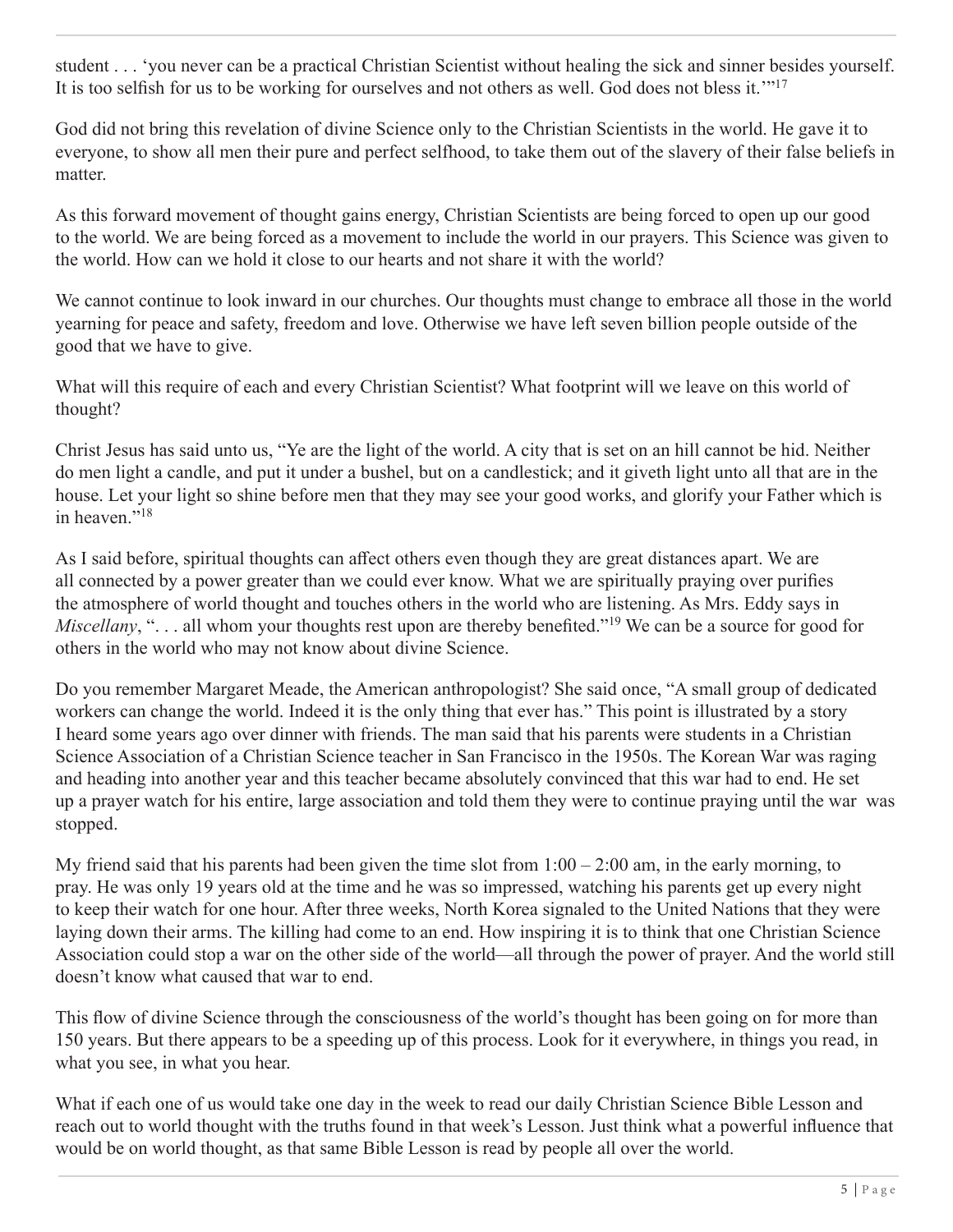Some years ago I heard about the notebooks of Lida Fitzpatrick that are in the Mary Baker Eddy Library in Boston and found that I could purchase them from the Library. Lida was a student of Mrs. Eddy and she also was a worker in Mrs. Eddy's home. These reminiscences have been very helpful to my understanding of the subject we are talking about today.

In these notebooks Mrs. Eddy one day told the workers in her home, "'I know what is coming. I dare not tell you what I know: you are young [spiritually] yet . . . You will know some day.' She went on to explain that the world will be destroyed by malice. Malice 'is a condition of mortal mind we are told . . . there is an internal fire (malice) that will finally burst forth and destroy the world. It is all malice, and our textbook tells us that Christian Scientists will hold such things in check.<sup>20</sup>... God never made them [malice] and they can be overcome just the same as sickness. It is all within [consciousness] . . . We make our own atmosphere. These things are easier to handle than sickness."<sup>21</sup>

What is going on right now in the thinking of the world? Malice—extreme hatred. This must be met head on by divine Science. Our mortal concept of earth is made up of the thoughts of those that inhabit it. This earth and the extreme weather we are experiencing are all manifestations of malice unleashed mentally on the earth. We are even hearing in the news of volcanoes that are awakening. Even Yellowstone National Park is starting to experience changes. This is nothing more than chemicalization going on in world thought in reaction to Truth's appearing.

What is the opposite of malice? Of hatred? Love. Divine Love. In the expanded version of the book W*e Knew Mary Baker Eddy*, Abigail Dyer Thompson tells how Mrs. Eddy described her healing work, "I saw the love of God encircling the universe and man, filling all space, and that divine Love so permeated my own consciousness that I loved with Christlike compassion everything I saw. This realization of divine Love called into expression 'the beauty of holiness, the perfection of being' (*Science and Health* 253), which healed, and regenerated, and saved all who turned to me for help." Abigail added at the end of this quote, "The way Mrs. Eddy said the word 'Love' made me feel that she must have loved even a blade of grass under her feet." $^{22}$ 

In Stephen Gottschalk's book *Rolling Away the Stone: Mary Baker Eddy's Challenge to Materialism*, it tells us that Mrs. Eddy set aside certain times of her day to stop and pray for the world. She scheduled all of the workers in her home to stop their daily work in the home and to go to their rooms to pray.<sup>23</sup> She, herself, prayed for the world every day. In *Miscellany* she has said, "From the interior of Africa to the utmost parts of the earth the sick and the heavenly homesick or hungry hearts are calling on me for help, and I am helping them."<sup>24</sup> She was mentally laying the groundwork for the Christian Science movement in Africa that we see today.

Now, we all lead very busy lives. In fact I think that we could agree that life today is moving at a faster pace than ever before. But could we not make a promise to ourselves to set aside some time each day to pray for our world? Find a quiet, secluded space in your world where you can be still and listen diligently for God to speak to you and guide you in your prayers.

Turn off your TVs to do this. Quiet your cell phones. Start off doing it for 20 minutes a day and work at it until you can do it for longer times. Make this your mission that you are fulfilling for Christ Jesus and Mary Baker Eddy. You and I are the workers in the Father's vineyard that Christ Jesus prayed for.

This spiritual work is totally between you and God. This is your private ministry that is helping this river of thought move more quickly through the consciousness of the world. It will touch those thoughts that are awakening to the Christ.

I will warn you that you may experience some pushback to try to stop you from doing this wonderful work. Mrs. Eddy once said that "the harder it is to pray, the harder we need to pray."25 Persist and demand your right to pray. The distractions that come at us need to be faced down. I once complained to a friend who was a Christian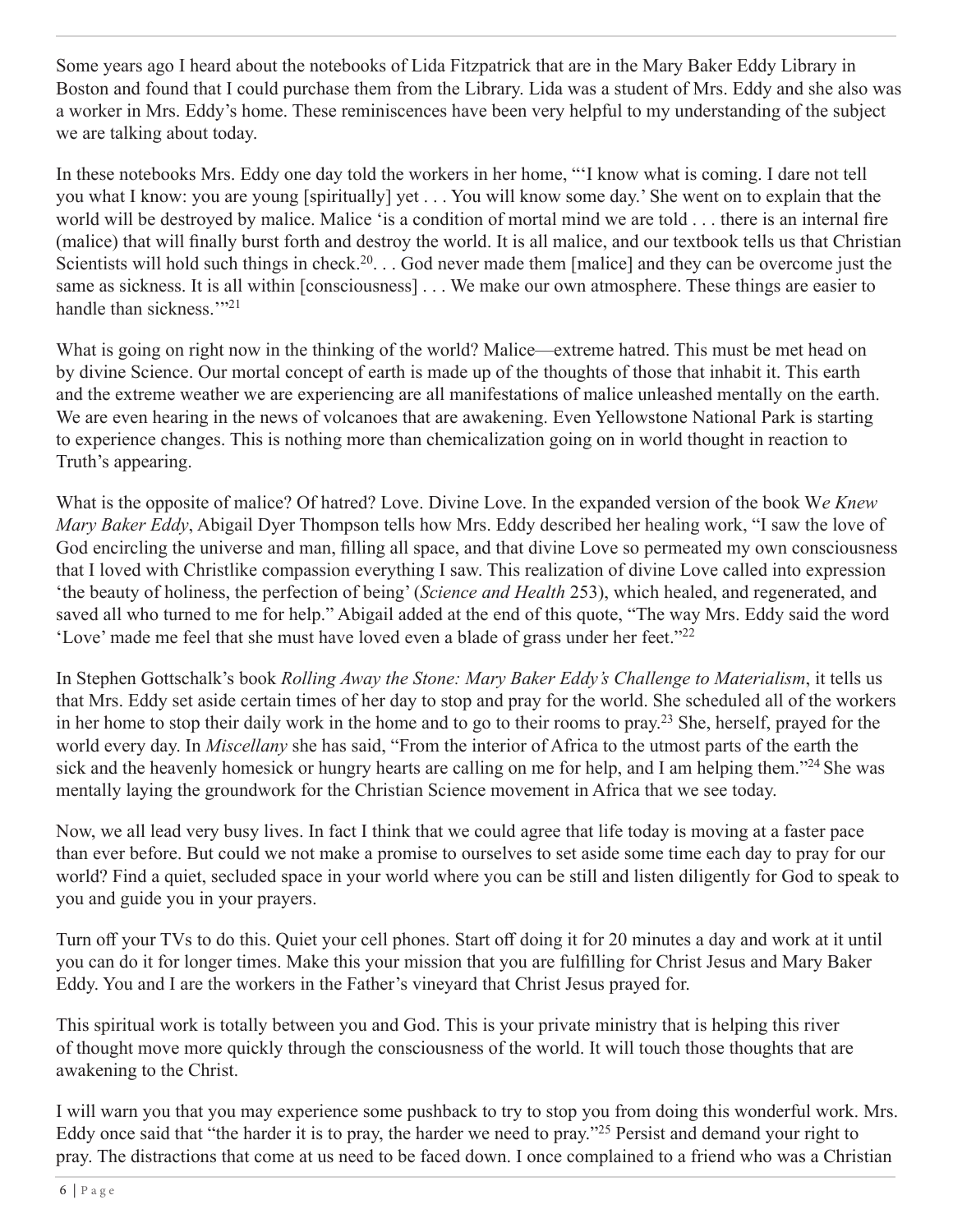Science teacher about the distractions that tried to keep me from praying for the world and he said to me, "Well, Jesus had to deal with distractions. Those distractions never stopped him."

You know you are on holy ground when you see how much worldly thought resists this precious work. Keep going. Keep persisting. You will break through. The Christ will help you do this. You will be working out your salvation at a faster pace than if you just went at your own speed. Only love for your fellow man enables you to do this work. A friend of mine said recently, "This work is not hard. It is doable. We love to do it because we are honoring God, good."

And our willingness to do this work would awaken a powerful force of good and of love in our churches. It would break the "stillness" that Mrs. Eddy sensed in her church all those years ago. The love that we will be pouring out on the world will awaken a fire in our belly that will dissolve the lack of fervency and zeal she spoke about.

The time to begin praying fervently for the world is now. It is a demand that rises above any other demand. All of us praying together with all of the other Christian Scientists in the world would be a tsunami of goodness and love that the world could not resist. It would be as a thousand points of light shining throughout the world, as Christ Jesus said we should be.

There was a story told in our Christian Science periodicals years ago about a teacher that took his class deep into a mountain to go caving. They found a room in the cave that had rock formations around it and they all sat down. The teacher told them to turn off their lights, which they did. What they experienced was a blackness so black they couldn't even see their own hands in front of their faces. The teacher began to quietly talk to them about the fact that this darkness has been here for thousands of years, maybe even more. It has had plenty of time to really settle in. Day after day, darkness. Then he turned on his light and the cave was flooded with light. The darkness had totally vanished. The darkness had only been an absence of light. It never really had any reality or power to resist the light.

All of these prayers together surrounding the world with the truth would destroy the malice and hatred appearing in men's thoughts, would destroy corruption, would bring about a sense of peace in the world, would heal the belief that there are those in this world who have lost their sense of a homeland, and would open the prison doors for those who are imprisoned wrongfully. These prayers would bring down oppressive rulers and would heal the sins that would keep the world in bondage. And they would awaken those whose thoughts are reaching out for the Christ, to an understanding of divine Science.

And finally, there is one very important prayer that needs to be prayed every day. It is a prayer for our brother man, the man of God's creating to be seen. There needs to be an awakening to this higher sense of spiritual man. I often declare that God has predestined man to be good and to be perfect. It is man's divine right to know the Christ and to hear God's voice.

In *Miscellaneous Writings* our Leader says, "Let us watch and pray that we enter not into the temptation of ease in sin; and let us not forget that others before us have laid upon the altar all that we have to sacrifice, and have passed to their reward."26

The world has no hope but what Christian Science can bring to it. Each one of you is needed. You are greatly loved by your Father-Mother, God. He will help you do this work. Remember we are all in this work together.

The world is signaling to us that the time to do this work is now. Encourage others in your family and your church family to join you in this work. Make this a mission of your church. It will stop our churches from shutting their doors. It will bring blessing to all those who are willing to do this work. It will move people to